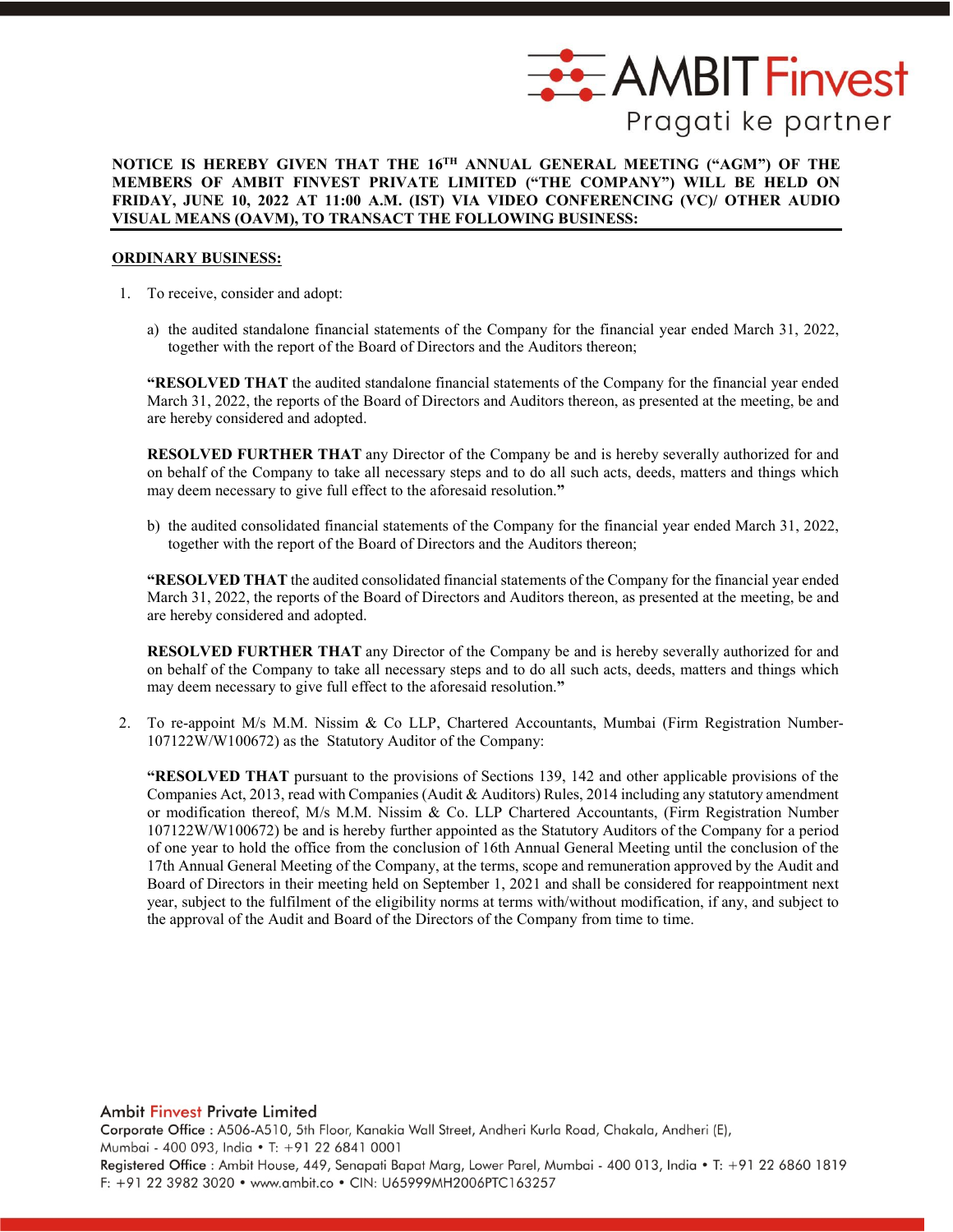

**RESOLVED FURTHER THAT** any Director or Company Secretary of the Company be and is hereby authorized for and on behalf of the Company to take all necessary steps and to do all such acts, deeds, matters and things which may deem necessary in this behalf.**"**

#### **SPECIAL BUSINESS:**

3. To approve the issuance of Rated, Listed, Secured, Redeemable, Principal Protected, Market Linked Non-Convertible Debentures ("Market Linked Non-Convertible Debentures") on a private placement basis and to consider, and if thought fit to pass, with or without modification(s), the following resolution as Special Resolution:

"**RESOLVED THAT** pursuant to the provisions of Sections 42, 71, 179 and other applicable provisions, if any, of the Companies Act, 2013 and the rules made thereunder, including any statutory modifications or re-enactments thereof for the time being in force (the "**Act**"), all applicable regulations, directions, guidelines, circulars and notifications of the Reserve Bank of India ("**RBI**"), the Securities and Exchange Board of India ("**SEBI**"), including the Securities Contracts (Regulation) Act, 1956, the Securities and Exchange Board of India Act, 1992, the Securities and Exchange Board of India (Listing Obligations and Disclosure Requirements) Regulations 2015, as amended and the Securities and Exchange Board of India (Issue and Listing of Debt Securities) Regulations, 2008, as amended, or any other regulatory authority, and in accordance with the Memorandum of Association and the Articles of Association of the Company and the listing agreements entered/ to be entered into with the Bombay Stock Exchange or National Stock Exchange (the "**Stock Exchanges**") where the securities of the Company may be listed and subject to approvals, consents, sanctions and/or permissions as may be necessary from all appropriate statutory and regulatory authorities, if required, and subject to such conditions and modifications as may be prescribed by the respective statutory and/or regulatory authorities while granting any such approvals, consents, sanctions and/or permissions and subject to such conditions or modifications which may be agreed to by the board of directors ("**Board**"), the approval of the members of the Company be and is hereby accorded for:

(a) issue and allotment of non-convertible debentures ((a) listed or unlisted, (b) senior secured, (c) senior unsecured, (d) unsecured, (e) subordinated, (f) any others (as may be determined)) (including market linked debentures) denominated in Indian Rupees ("**INR**") of such face value as may be determined up to the aggregate amount of INR 400,00,00,000 (Indian Rupees Four Hundred Crore) ("**Non-Convertible Debentures**" or "**Debentures**") in one or more tranches/issues ("**Tranches/Issues**") for a period of one year from the date of passing of this resolution, at such interest rate, as may be determined, whether fixed or floating (as may be determined), payable at such frequency as may be determined, and for such maturity (subject to applicable law) as may be determined, on a private placement basis to eligible investors ("**Investors**") for raising debt for the ongoing business purposes of the Company, and

(b) securing the amounts to be raised pursuant to the issue of Debentures or any Tranche/Issue, within such timelines as may be determined, together with all interest and other charges thereon to be secured against the creation of charge / mortgage / pledge / hypothecation / security in addition to existing charge / mortgage / pledge / hypothecation / security, in such form and manner and with such ranking and at such time and on such terms as determined by the Board/ Committee (as defined below), on all or any of the moveable and / or immovable properties, tangible or intangible assets of the Company, receivables/ book debts and investments of the Company, both present and future and / or the whole or any part of the undertaking(s) of the Company covering security up to 1.33 (one decimal three three) times of the aggregate amount of principal and interest (the "**Security**");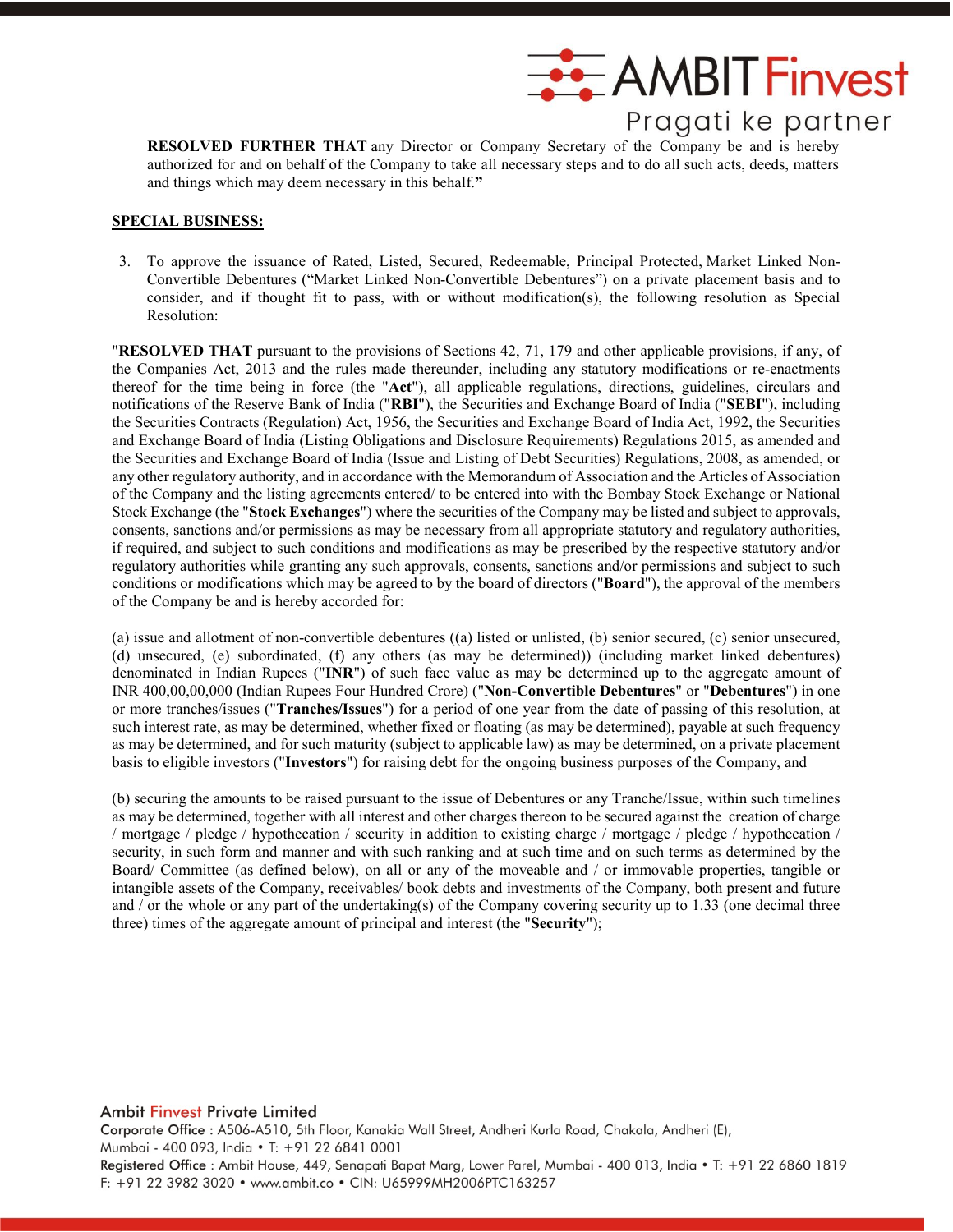

**RESOLVED FURTHER THAT** the Board be and is hereby authorized to delegate all or any of the power(s) conferred herein below as it may in its absolute discretion deem to fit, to the Operations Committee ("**Committee**") of the Board to consider the particular terms of each Tranche/Issue and to more effectively implement any of the resolutions of the board of directors contained herein.

**RESOLVED FURTHER THAT** the Committee may, within the overall ambit of this shareholders' resolution and the resolution of the Board consider and approve any terms or modifications thereof for any Tranche/Issue, direct any officers of the Company to do such acts, deeds, things as may be necessary and to take such actions as the Company is entitled to do or take (as the case may be) in terms of this resolution, and to generally do or to take any other action, deed, or things, as may be necessary to remove any difficulties or impediments in the effective implementation of this resolution.

**RESOLVED FURTHER THAT** any of the Director of the Company, Mr. Suresh Adhikari, Mr. Bharat Rohra, Mr. Vaseem Khan, Mr. Mohit Mehta, Mr. Vikas Gandhi, Ms. Reena Sharda, or any or such other persons as may be authorised by the Board or the Committee (collectively known as "**Authorised Persons**") be and are hereby severally authorised to do such acts, deeds and things as they deem necessary or desirable in connection with the issue, offer and allotment of the Debentures or any Tranche/Issue of the Debentures, including, without limitation the following:

- (a) seeking, if required, any approval, consent or waiver from any/all concerned governmental and regulatory authorities, and/or any other approvals, consent or waivers that may be required in connection with the issue, offer and allotment of the Debentures or any Tranche/Issue of the Debentures;
- (b) executing the term sheet in relation to the Debentures or any Tranche/Issue of the Debentures;
- (c) negotiating, approving and deciding the terms of the issue of Debentures or any Tranche/Issue of the Debentures and all other related matters;
- (d) (if required) seeking the listing of any of the Debentures or any Tranche/Issue of the Debentures on any Stock Exchange, submitting the application for in-principle approval and the listing application and taking all actions that may be necessary in connection with obtaining such listing;
- (e) approving the debt disclosure document/shelf disclosure document/supplemental disclosure documents/ information memorandum/private placement offer cum application letter in the manner as set out in PAS-4 (as may be required) (including amending, varying or modifying the same, as may be considered desirable or expedient), in accordance with all applicable laws, rules, regulations and guidelines;
- (f) finalising the terms and conditions of the appointment of an arranger (if so required), a debenture trustee, a registrar and transfer agent, a credit rating agency, valuation agency, legal counsel, the depositories and such other intermediaries as may be required including their successors and their agents;
- (g) entering into arrangements with the depositories/exchanges in connection with the issue of Debentures or any Tranche/Issue of the Debentures;
- (h) creating and perfecting the Security as required in accordance with the terms of the Transaction Documents in relation to the issue, offer and allotment of the Debentures or any Tranche/Issue of the Debentures;

#### **Ambit Finvest Private Limited**

Corporate Office: A506-A510, 5th Floor, Kanakia Wall Street, Andheri Kurla Road, Chakala, Andheri (E), Mumbai - 400 093, India · T: +91 22 6841 0001 Registered Office: Ambit House, 449, Senapati Bapat Marg, Lower Parel, Mumbai - 400 013, India . T: +91 22 6860 1819 F: +91 22 3982 3020 • www.ambit.co • CIN: U65999MH2006PTC163257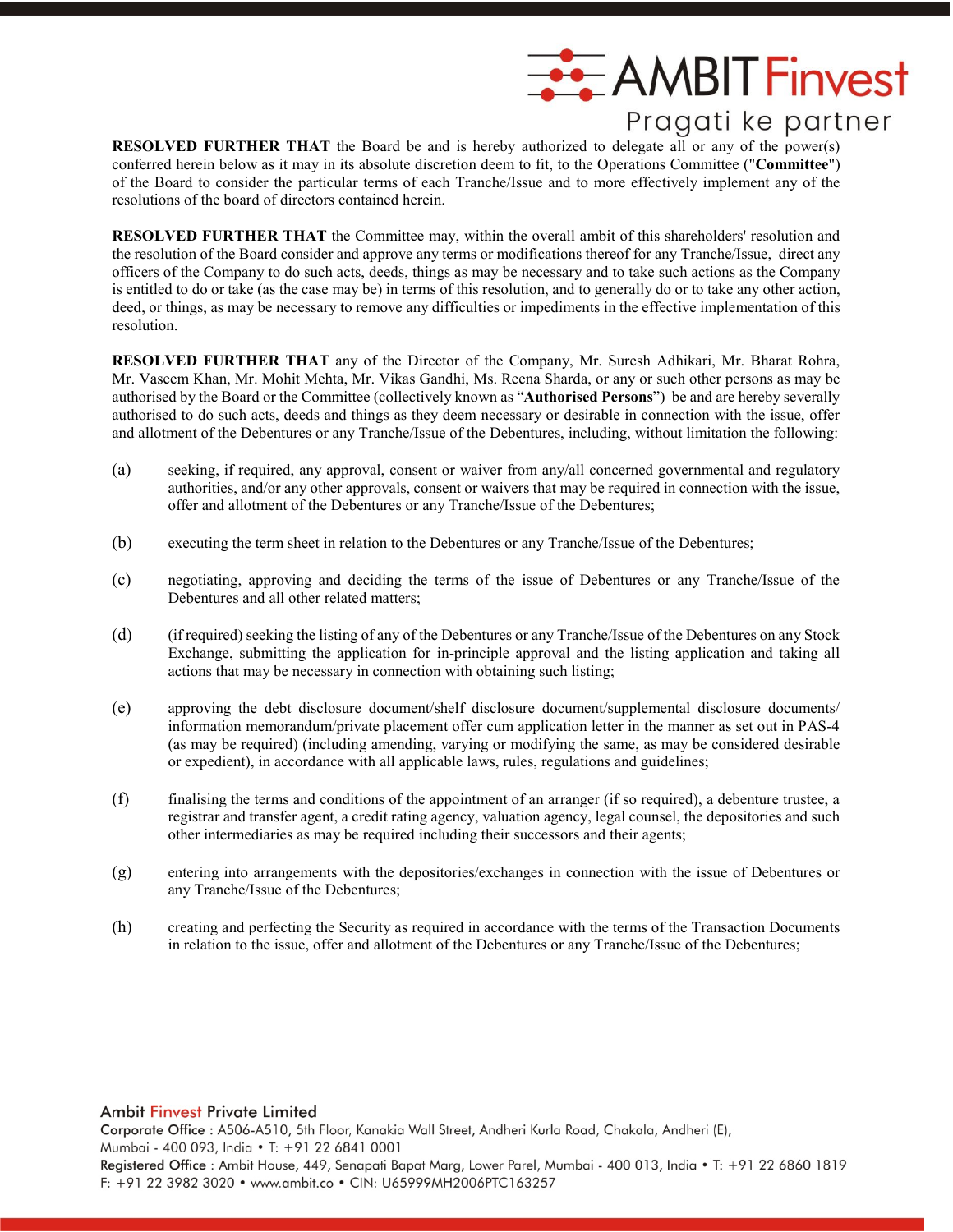

- (i) finalising the date of allocation and deemed date of allotment of the Debentures or any Tranche/Issue of the Debentures;
- (j) negotiating, executing, filing and delivering any documents, instruments, deeds, amendments, papers, applications, notices or letters as may be required in connection with the issue, offer and allotment of the Debentures or any Tranche/Issue of the Debentures and dealing with regulatory authorities in connection with the issue, offer and allotment of the Debentures or any Tranche/Issue of the Debentures including but not limited to the RBI, SEBI (if so required), any Stock Exchange (if so required), the relevant registrar of companies, the sub-registrar of assurances, the Central Registry of Securitisation Asset Reconstruction and Security Interest, Information Utilities, The Ministry of Corporate Affairs, the depositories and such other authorities as may be required;
- (k) to execute all required applicable documents with, file forms with, make applications with Stock Exchange/s, the relevant registrar of companies, the sub-registrar of assurances, the Ministry of Corporate Affairs, Central Registry of Securitisation Asset Reconstruction and Security Interest, Information Utilities the depositories or with any other authority as required under any regulations;
- (l) sign and/or dispatch all documents and notices to be signed and/or dispatched by the Company under or in connection with the Transaction Documents;
- (m) to take all steps and do all things and give such directions as may be required, necessary, expedient or desirable for giving effect to the Transaction Documents, the transactions contemplated therein and the resolutions mentioned herein, including without limitation, to approve, negotiate, finalise, sign, execute, ratify, amend, supplement and/or issue the following, including any amendments, modifications, supplements, restatements or novations thereto (now or in the future):
	- (i) debt disclosure document/shelf disclosure document/information memorandum/private placement offer cum application letter for the issue, offer and allotment of the Debentures or any Tranche/Issue of the Debentures (as may be required) (collectively, the "**Disclosure Documents**");
	- (ii) debenture certificate for the Debentures or any Tranche/Issue of the Debentures;
	- (iii) debenture trust deed, debenture trustee agreement, deed of hypothecation and any other documents required for the creation of security interest over the Company's movable and/or immovable properties and assets or the issue, offer and allotment of the Debentures or any Tranche/Issue of the Debentures (including any powers of attorney in connection thereto) and any other document in relation thereto (collectively, the "**Transaction Documents**");
	- (iv) documents for opening of bank accounts and issuing instructions of bank accounts related thereto in connection with the Debentures or any Tranche/Issue of the Debentures including without limitation for the purposes of recognising the rights of the debenture trustee to operate such bank accounts;
	- (v) any other documents required for the purposes of the issue, offer and allotment of the Debentures or any Tranche/Issue of the Debentures and the transactions contemplated thereby, including but not limited to letters of undertaking, declarations, agreements, reports; and

#### **Ambit Finvest Private Limited**

Corporate Office : A506-A510, 5th Floor, Kanakia Wall Street, Andheri Kurla Road, Chakala, Andheri (E), Mumbai - 400 093, India · T: +91 22 6841 0001 Registered Office: Ambit House, 449, Senapati Bapat Marg, Lower Parel, Mumbai - 400 013, India . T: +91 22 6860 1819 F: +91 22 3982 3020 • www.ambit.co • CIN: U65999MH2006PTC163257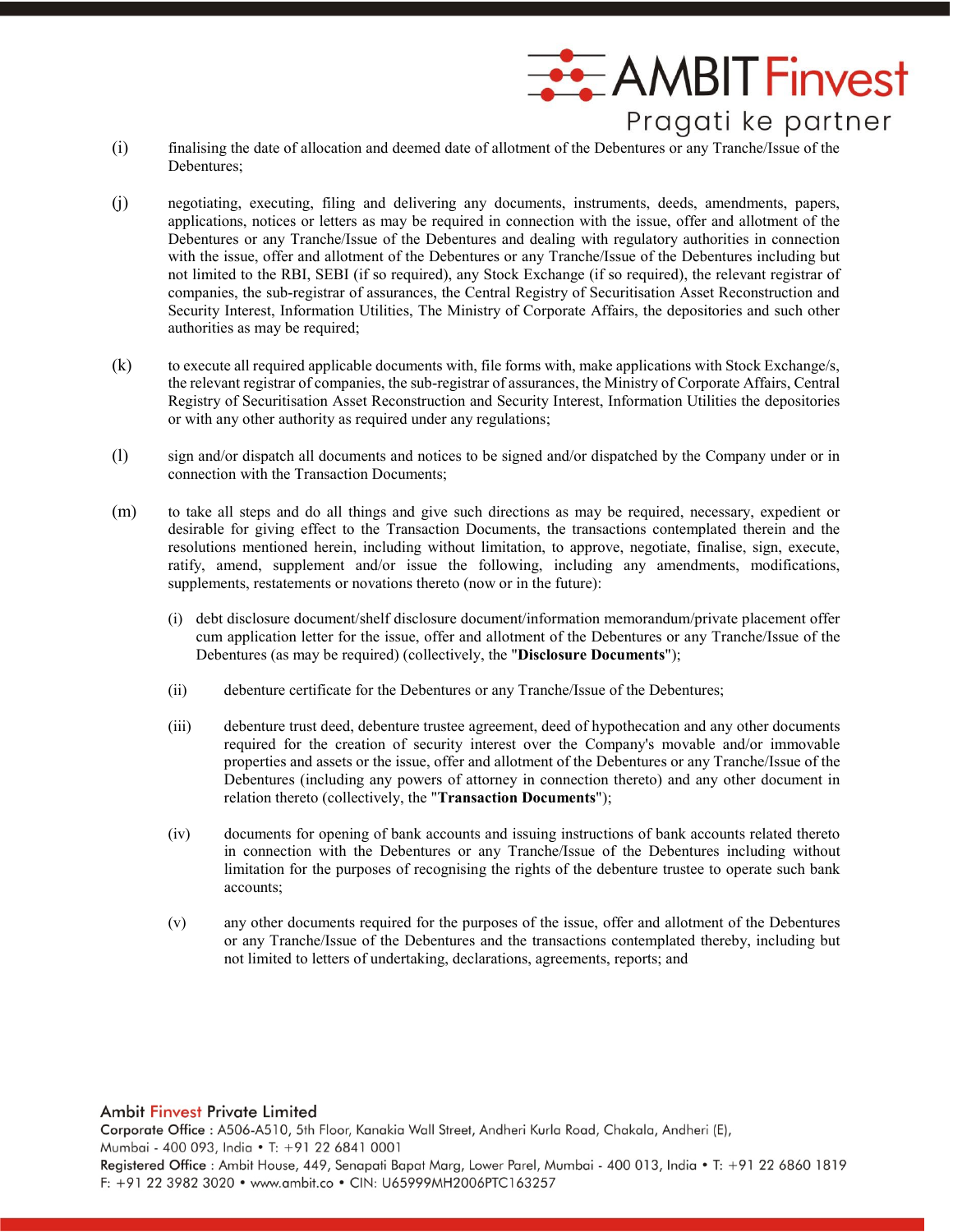

- (vi) any other document designated as a security document by the debenture trustee/holders of the Debentures ("**Debenture Holders**").
- (n) to represent before any authority and to pay any duty as may be required to be paid on behalf of the Company;
- (o) do all acts necessary for the issue, offer and allotment of the Debentures or any Tranche/Issue of the Debentures in accordance with the terms set out in the Disclosure Documents and the Transaction Documents; and
- (p) to generally do any other act or deed, to negotiate and execute any documents, applications, agreements, undertakings, deeds, affidavits, declarations certificates and reports in relation to (a) to (o) above, and to give such directions as it deems fit or as may be necessary or desirable with regard to the issue, offer and allotment of the Debentures or any Tranche/Issue of the Debentures.

**RESOLVED FURTHER THAT** the Authorised Persons be and are hereby severally authorised to take all necessary steps relating to the creation, perfection and registration of charges and also to sign and submit the necessary forms with the relevant registrar of companies, the sub-registrar of assurances, the Central Registry of Securitisation Asset Reconstruction and Security Interest, Information Utilities, the Ministry of Corporate Affairs, the depositories and other relevant governmental authorities.

**RESOLVED FURTHER THAT** any one of the Authorised Persons be and are hereby severally authorised to record the name of Debenture Holders in the register of debenture holders and to undertake such other acts, deeds and acts as may be required to give effect to the issuance and allotment of the Debentures or any Tranche/Issue of the Debentures and the listing of the Debentures or any Tranche/Issue of the Debentures if and as and when required by the Debenture Holders.

**RESOLVED FURTHER THAT** the Company be and is hereby authorised to open any bank accounts with such bank or banks in India as may be required in connection with the issue, offer and allotment of the Debentures or any Tranche/Issue of the Debentures and that any one of Authorised Persons, be and are hereby severally authorised to sign and execute the application form and other documents required for opening the said account(s), to operate such account(s), and to give such instructions including closure thereof as may be required and deemed appropriate by them, and that such bank(s) be and is/are hereby authorised to honour all cheques and other negotiable instruments drawn, accepted or endorsed and instructions given by the aforesaid Authorised Persons on behalf of the Company.

**RESOLVED FURTHER THAT** the Authorised Persons be and are hereby severally authorised to pay all stamp duty required to be paid for the issue, offer and allotment of the Debentures or any Tranche/Issue of the Debentures in accordance with the laws of India and procure the stamped documents from the relevant governmental authorities.

**RESOLVED FURTHER THAT** any of the Authorised Persons be and are hereby severally authorised to approve and finalise, sign, execute and deliver the Transaction Documents and such other agreements, deeds, undertakings, indemnity and documents as may be required, or any of them in connection with the Debentures or any Tranche/Issue of the Debentures to be issued by the Company.

**RESOLVED FURTHER THAT** the Authorised Persons be and hereby severally authorised to register or lodge for registration upon execution documents, letter(s) of undertakings, declarations, agreements and other papers or documents as may be required in relation to any of the above with any registering authority or governmental authority competent in that behalf.

**Ambit Finvest Private Limited** Corporate Office: A506-A510, 5th Floor, Kanakia Wall Street, Andheri Kurla Road, Chakala, Andheri (E), Mumbai - 400 093, India · T: +91 22 6841 0001 Registered Office : Ambit House, 449, Senapati Bapat Marg, Lower Parel, Mumbai - 400 013, India . T: +91 22 6860 1819 F: +91 22 3982 3020 • www.ambit.co • CIN: U65999MH2006PTC163257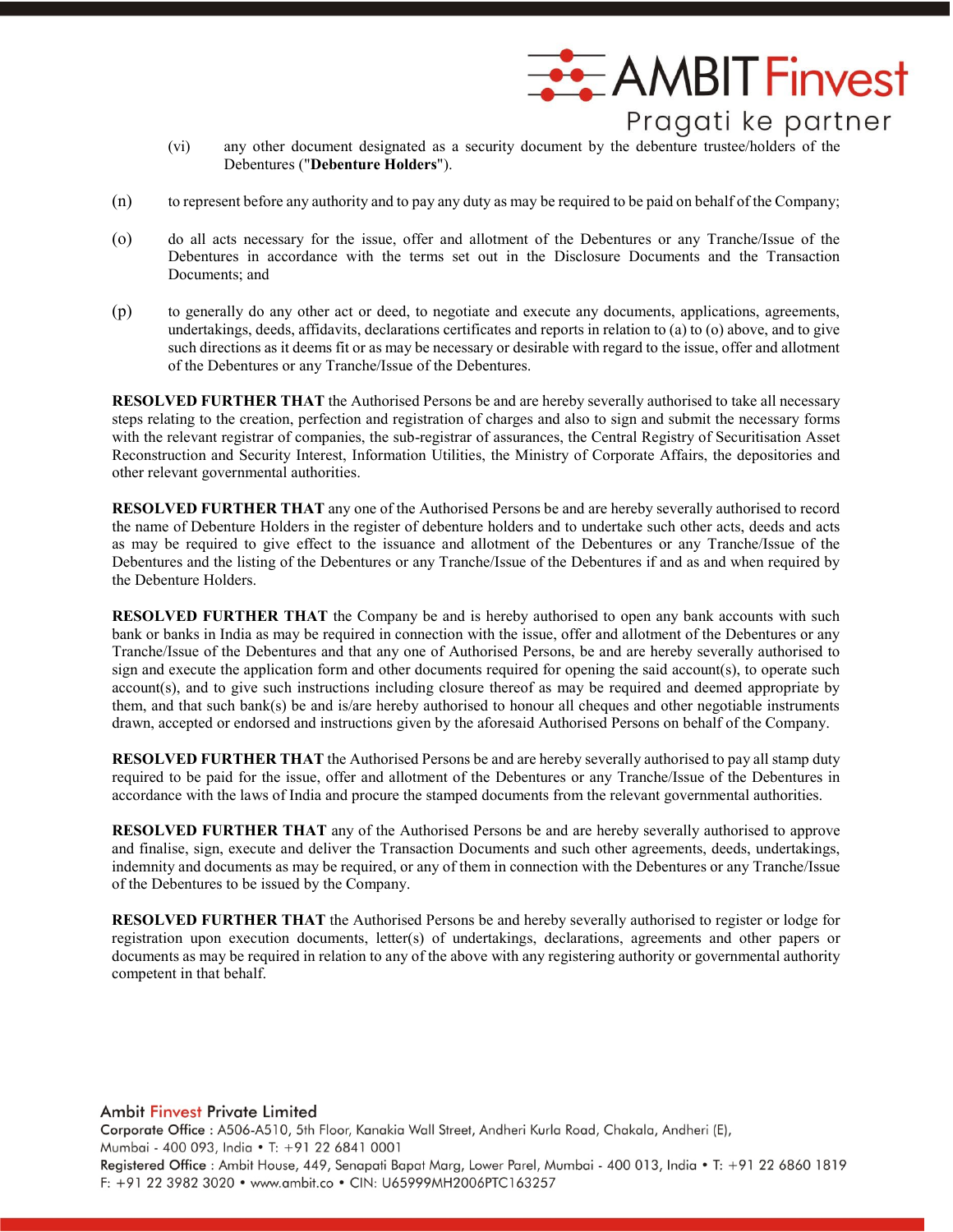

**RESOLVED FURTHER THAT** any one of the Directors of the Company and/or Company Secretary of the Company be and are hereby severally authorised to sign and/or file the relevant forms including, returns, reports or such other document as applicable with the relevant registrar of companies and/or any other filing and with such other authorities as may be required from time to time and do all such acts as may be required to give effect to the aforesaid resolutions.

**RESOLVED FURTHER THAT** the copies of the foregoing resolutions certified to be true copies by the any of the Director or the Company Secretary of the Company be furnished to such persons as may be deemed necessary.**"** 

> **By Order of the Board For Ambit Finvest Private Limited**

> > **Sd/- Reena Sharda** Company Secretary

**Mumbai, June 3, 2022 Registered Office:** Ambit House, 449, Senapati Bapat Marg, Lower Parel, Mumbai – 400013 Website : <https://finvest.ambit.co/>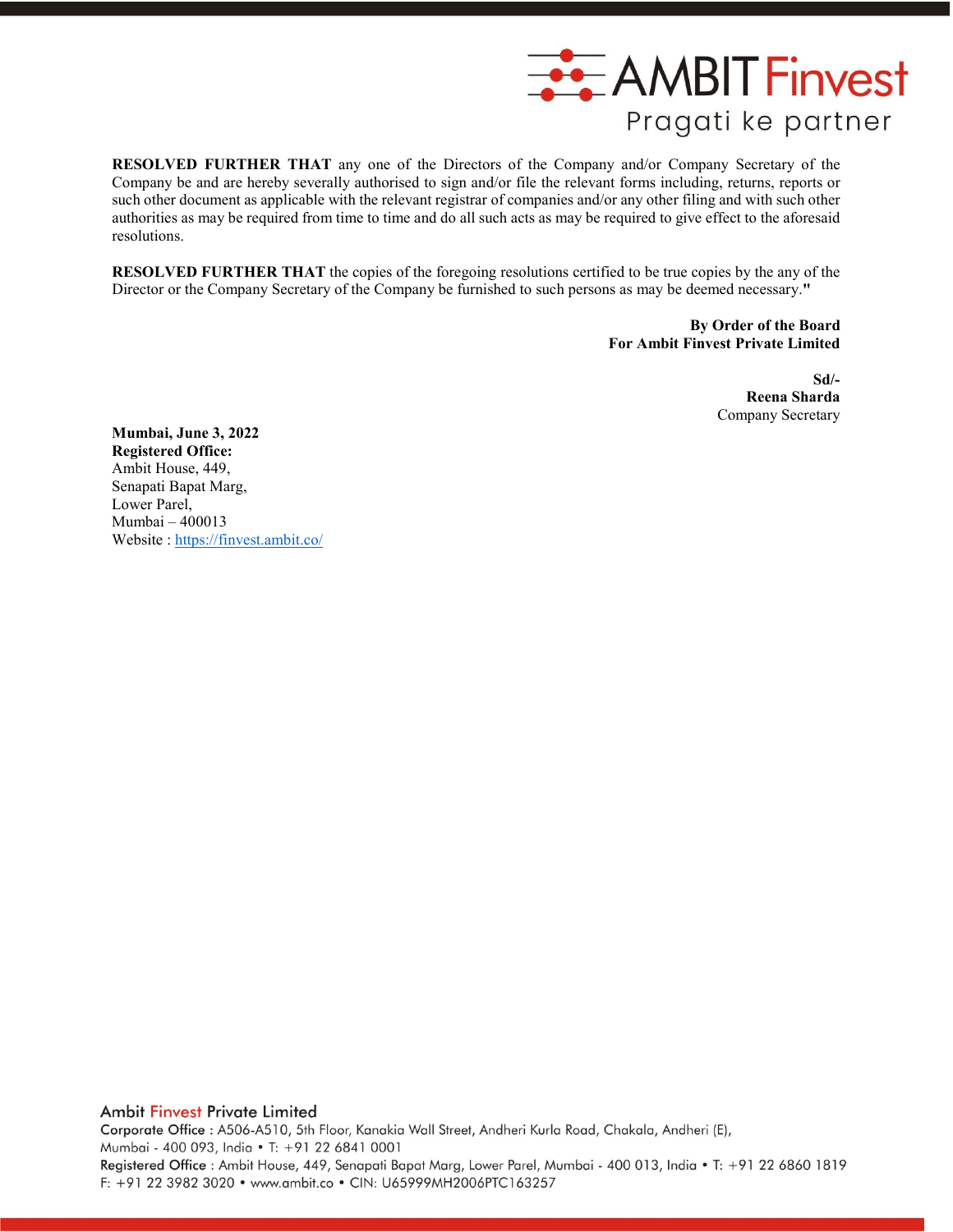

**Notes:**

- 1. Pursuant to the General Circular Nos. 20/2020, 14/2020, 17/2020, 02/2021 and 02/2022 issued by the Ministry of Corporate Affairs ("MCA"), companies are allowed to hold Annual General Meeting ("AGM") through VC or OAVM, without the physical presence of members at a common venue. Hence, in compliance with the Circulars, the AGM of the Company is being held through VC/OAVM and accordingly, the Members can attend and participate in the ensuing AGM through VC/OAVM only.
- 2. Since the AGM is being held in accordance with the Circulars through VC, the facility for the appointment of proxies by the members will not be available.
- 3. Participation of members through VC will be reckoned for the purpose of quorum for the AGM as per Section 103 of the Companies Act, 2013.
- 4. The Corporate Members are required to send a scanned copy (PDF/JPEG Format) of its Board Resolution/ Authority Letter etc. pursuant to the Section 113 of the Companies Act, 2013 authorizing their representative to attend the AGM through VC/OAVM on its behalf and to vote at the meeting. The said Resolution/ Authorization shall be sent through its registered email address to compliance  $\omega$  ambit.co.
- 5. Members who have not yet registered their email address are requested to register it with the Company.
- 6. Since the AGM will be held through VC / OAVM, the Route Map is not annexed in this Notice.
- 7. In compliance with the aforesaid MCA Circulars, Notice of AGM along with the Annual Report 2021-22 is being sent only through electronic mode to those Members whose email addresses are registered with the Company. Members may note that the Notice and the Annual Report 2021-22 will also be available on the website of the Company (www.finvest.ambit.co).

 **By Order of the Board For Ambit Finvest Private Limited**

> **Sd/- Reena Sharda** Company Secretary

**Mumbai, June 3, 2022 Registered Office:** Ambit House, 449, Senapati Bapat Marg, Lower Parel, Mumbai – 400013 Website : https://finvest.ambit.co/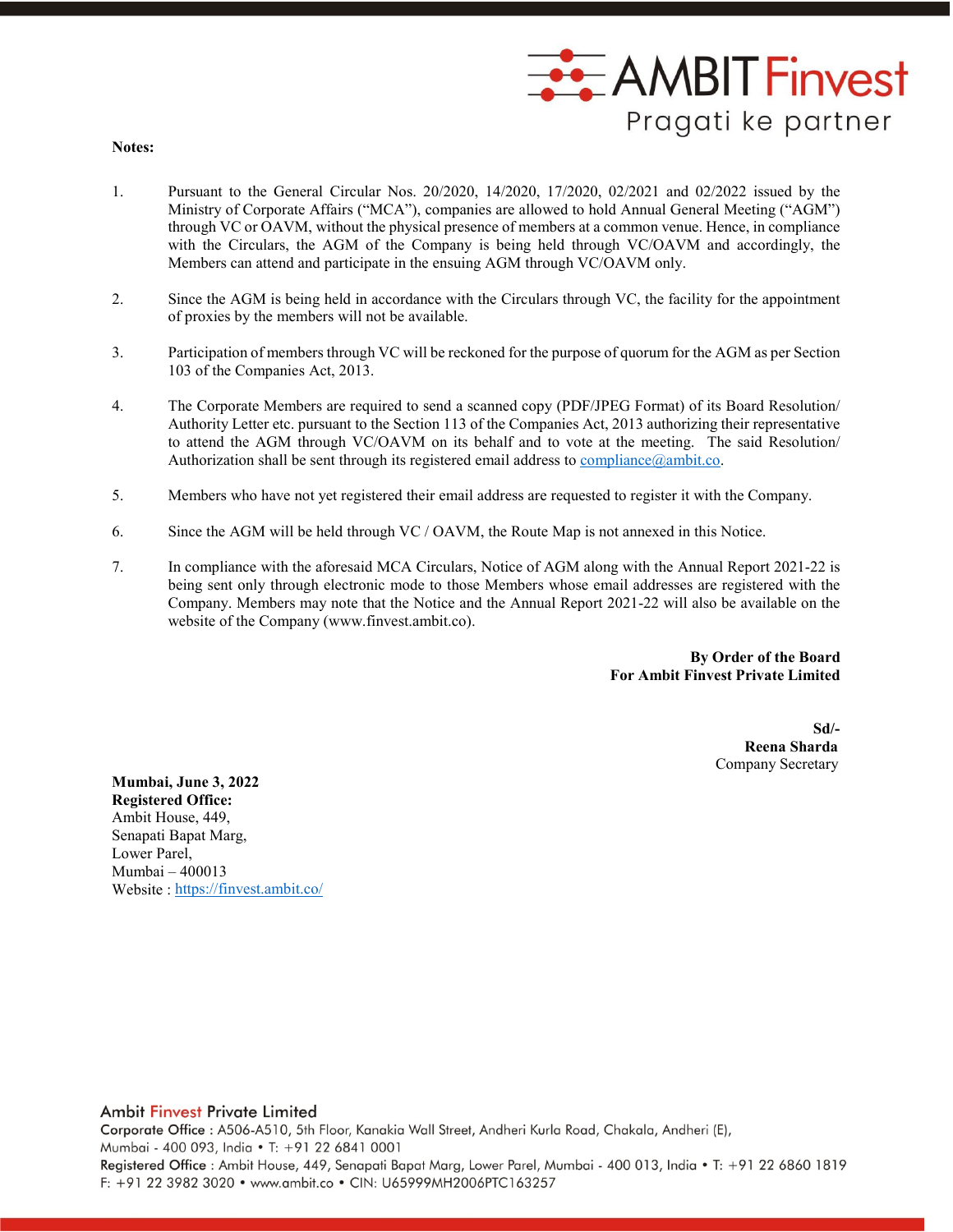

# **INSTRUCTIONS FOR MEMBERS FOR ATTENDING THE AGM THROUGH VC/OAVM ARE AS UNDER:**

1. Members will be able to attend the AGM through VC / OAVM at <https://meet.google.com/zyo-qhrx-unb>

2. The detailed notice along with the explanatory statement are enclosed in the AGM notice.

The Members who have any queries may send the same in advance till June 9, 2022 (5.00 pm) mentioning their name, PAN & mobile number at compliance@ambit.co.

> **By Order of the Board For Ambit Finvest Private Limited**

> > **SD/- Reena Sharda** Company Secretary

**Mumbai, June 3, 2022 Registered Office:** Ambit House, 449, Senapati Bapat Marg, Lower Parel, Mumbai – 400013 Website : https://finvest.ambit.co/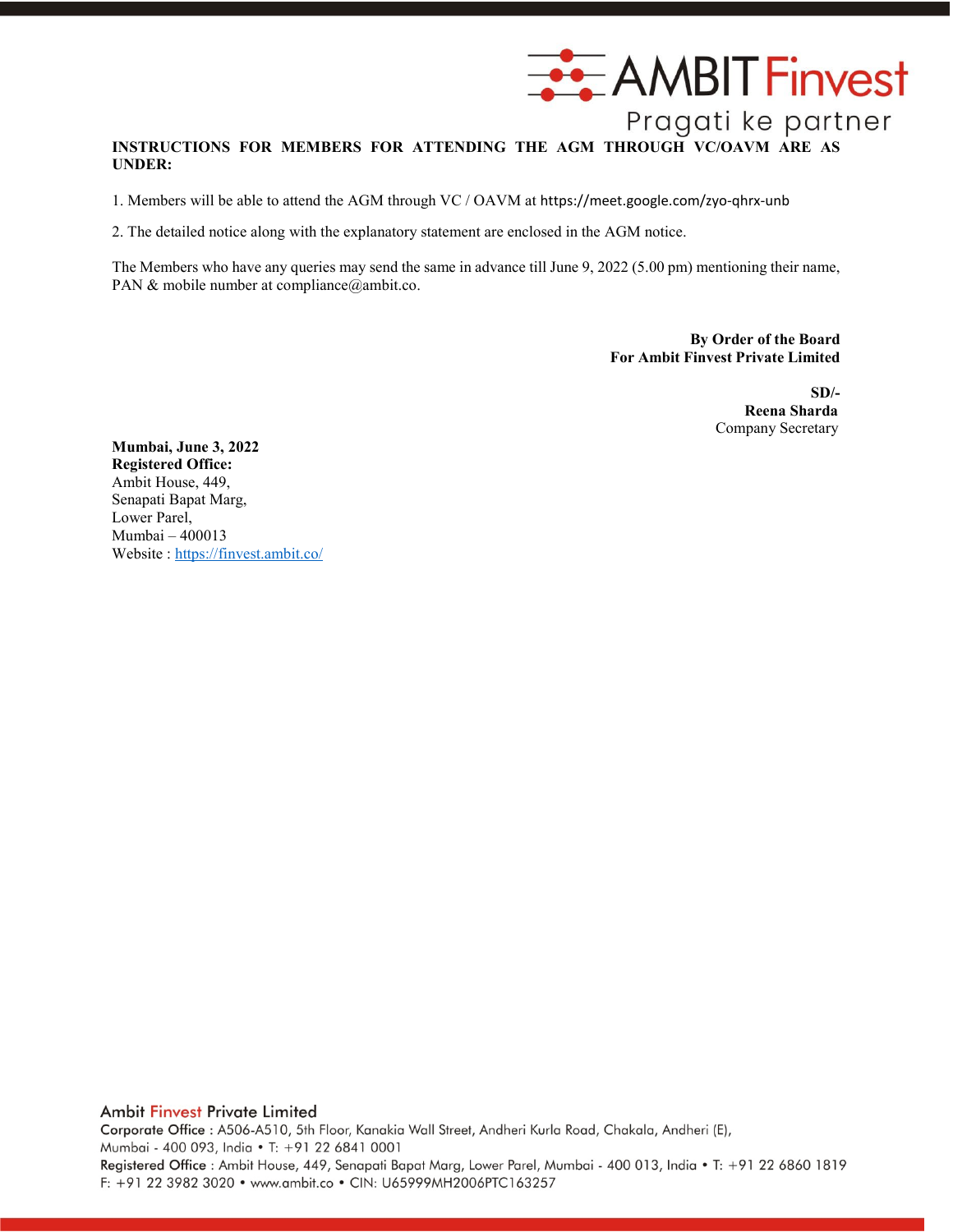

### **ANNEXURE TO THE NOTICE**

#### **EXPLANATORY STATEMENT PURSUANT TO SECTION 102(1) OF THE COMPANIES ACT, 2013**

#### **ITEM NO. 2**

Pursuant to the casual vacancy created due to the resignation of M/s S.R. Batliboi & Co. LLP, Chartered Accountants, Mumbai, it was proposed to re-appoint M/s M.M. Nissim & Co. LLP (Firm Registration Number: 107122W/W100672) as the Statutory Auditor for the Company for the financial year 2021-22 to fill up the casual vacancy caused due to resignation of M/s S. R. Batliboi & Co. LLP, Chartered Accountants and to hold office from the conclusion of this Extra Ordinary General Meeting held on September 14, 2021 until the conclusion of the Annual General Meeting (AGM) to be held in FY 2022-23, at a remuneration, terms and scope to be decided by the Board of Directors and in consultation with the Auditors.

The Board of Directors of the Company at its Board meeting held on May 27, 2022 has further appointed M/s M.M. Nissim & Co. LLP (Firm Registration Number: 107122W/W100672) as the Statutory Auditors of the Company for a period of one year to hold the office from the conclusion of 16th Annual General Meeting until the conclusion of the 17th Annual General Meeting of the Company, at the terms, scope and remuneration approved by the Audit and Board of Directors in their meeting held on September 1, 2021 and shall be considered for reappointment next year, subject to the fulfilment of the eligibility norms at terms with/without modification, if any, and subject to the approval of the Audit and Board of the Directors of the Company from time to time.

In light of the above, the Board of Directors of your Company had approved the said proposal on May 27, 2022 and recommend passing of the Ordinary Resolution set out in Item No. 2 of the Notice.

None of the Directors, Key Managerial Personnel and their relatives, other than to the extent of their shareholding in the Company, if any, are concerned / Interested, financially or otherwise in the aforesaid resolution.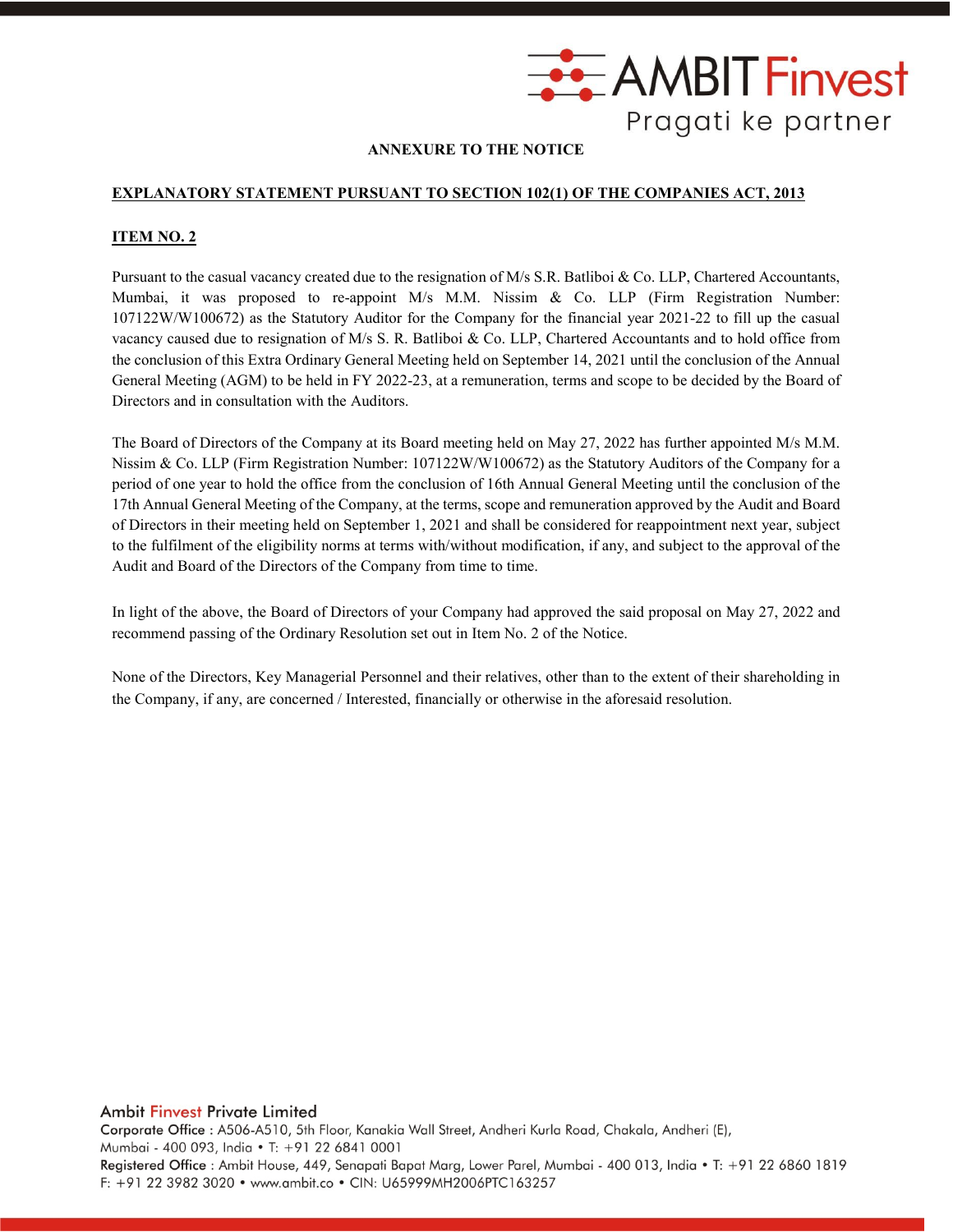

#### **ITEM NO. 3**

The Company proposes to raise funds by issuing Rated, Listed, Secured, Redeemable, Principal Protected, Market Linked Non-Convertible Debenture (**"Market Linked Non-Convertible Debentures**") up to INR 400,00,00,000 (Indian Rupees Four Hundred Crore), on a private placement basis.

As per the provisions of Section 42 of the Companies Act 2013 ("**Act**") read with Companies (Prospectus and Allotment of Securities) Rules, 2014 ("**Prospectus and Allotment Rules**") as amended from time to time, a company offering or making any invitation to subscribe to the Debentures on a private placement basis is required to obtain the prior approval of the members by way of Special Resolution. Rule 14(1) of the Prospectus and Allotment Rules further prescribes that in case of the issue of non-convertible debentures exceeding the limits prescribed therein, it shall be sufficient to obtain such previous approval only once in a year for all the offers or invitations for such NCDs issued during a period of 1 (one) year from the date of passing of the aforementioned special resolution.

The consent of the Members is therefore sought in connection with the aforesaid issue of debentures from time to time and they are requested to authorize the board of directors ("**Board**") and/or Operations Committee ("**Committee**") of the Company to issue and to make offer(s) and/or invitation(s) to eligible persons to subscribe to NCDs, on a private placement basis, in one or more tranches, for a period of one year from the date of passing of this resolution, provided that the outstanding amounts of all such NCDs at any time during the period shall not exceed INR 400,00,00,000 (Indian Rupees Four Hundred Crore)." The Debentures may be issued at par or at a premium, and on such other terms and conditions as Board/ Committee shall deem fit, and may be listed on a stock exchange.

The Special Resolution set out in the Notice shall remain valid / in force for a period of one year from the date of passing the Resolution.

The Board recommends the Special Resolution set forth in Item No. 3 of the Notice for approval of the Members: As required under Rule 14(1) of the Companies (Prospectus and Allotment of Securities) Rules, 2014, the material facts in connection with aforesaid issue of the NCDs are as follows:

| Particulars of the offer including the date of passing of | Particulars of the offer                                                                                                                                                                                                                                                                                                                                              |
|-----------------------------------------------------------|-----------------------------------------------------------------------------------------------------------------------------------------------------------------------------------------------------------------------------------------------------------------------------------------------------------------------------------------------------------------------|
| the Board Resolution                                      | Rule 14(1) of the Prospectus and Allotment Rules<br>prescribes that where the amount to be raised through<br>offer or invitation of NCDs (as defined above)<br>exceeds the limit prescribed, it shall be sufficient if the<br>company passes a previous special resolution only<br>once in a year for all the offers or invitations for such<br>NCDs during the year. |

#### Ambit Finvest Private Limited

Corporate Office : A506-A510, 5th Floor, Kanakia Wall Street, Andheri Kurla Road, Chakala, Andheri (E), Mumbai - 400 093, India · T: +91 22 6841 0001 Registered Office: Ambit House, 449, Senapati Bapat Marg, Lower Parel, Mumbai - 400 013, India . T: +91 22 6860 1819 F: +91 22 3982 3020 • www.ambit.co • CIN: U65999MH2006PTC163257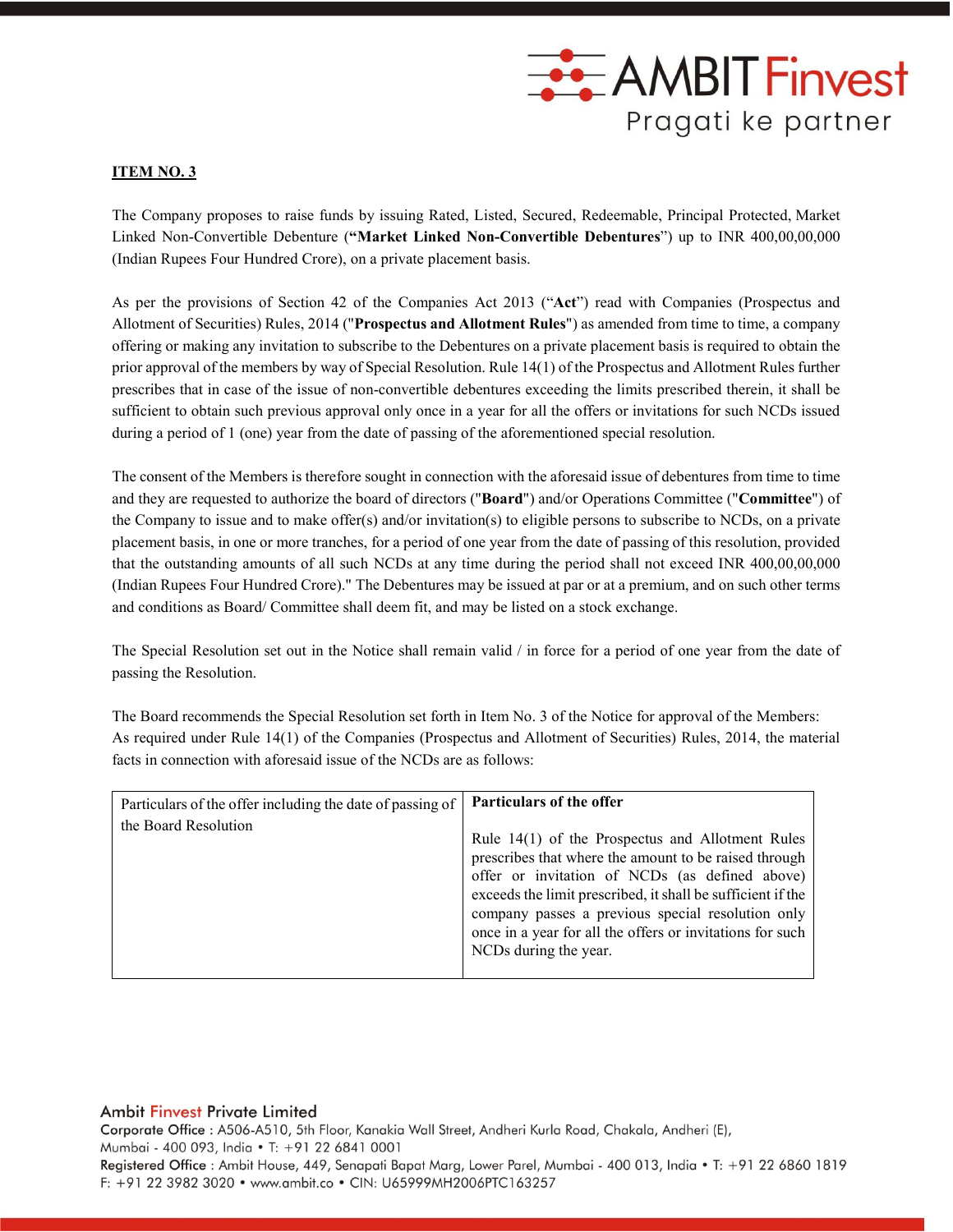

| Pragati ke partneı |
|--------------------|
|                    |

|                                                                                                                    | In view of this, pursuant to this resolution under<br>Section 42 of the Companies Act, 2013, the specific<br>terms of each offer/issue of NCDs (whether<br>secured/unsecured/subordinated/senior.rated/unrated,<br>listed/unlisted, redeemable (including market linked<br>debentures) NCDs) shall be decided from time to<br>time, within the period of 1 (one) year from the date<br>of the aforementioned resolution. |
|--------------------------------------------------------------------------------------------------------------------|--------------------------------------------------------------------------------------------------------------------------------------------------------------------------------------------------------------------------------------------------------------------------------------------------------------------------------------------------------------------------------------------------------------------------|
|                                                                                                                    | <b>Date of Board Meeting</b>                                                                                                                                                                                                                                                                                                                                                                                             |
|                                                                                                                    | The date of the board meeting to approve the issue and<br>offer of the Debentures is March 10, 2022.                                                                                                                                                                                                                                                                                                                     |
| Kinds of securities being offered and the price at<br>which security is being offered                              | Non-convertible debt securities/NCDs.                                                                                                                                                                                                                                                                                                                                                                                    |
|                                                                                                                    | The NCDs will be offered/issued either at par or at<br>premium or at a discount to face value, which will be<br>decided by the Board/Committee for each specific<br>issue, on the basis of the interest rate/effective yield<br>determined, based on market conditions prevailing at<br>the time of the respective issue.                                                                                                |
| Basis or justification for the price (including premium,<br>if any) at which the offer or invitation is being made | The price shall be decided from time to time, within<br>the period of 1 (one) year from the date of the<br>aforementioned resolution, in discussions with the<br>respective investor(s). These disclosures will be<br>specifically made in each private placement offer and<br>application letter for each offer/issue.                                                                                                  |
| Name and address of the valuer who performed<br>valuation                                                          | Not applicable as each Debenture is a non-convertible<br>debt instrument which is being issued at face value.                                                                                                                                                                                                                                                                                                            |
| Amount which the Company intends to raise by way<br>of such securities                                             | The specific terms of each offer/issue of NCDs shall<br>be decided from time to time, within the period of 1                                                                                                                                                                                                                                                                                                             |
|                                                                                                                    | (one) year from the date of the aforementioned<br>resolution, provided that the amounts of all such<br>NCDs at any time issued within the period of 1 (one)<br>year from the date of passing of the aforementioned<br>shareholders resolution shall not exceed the limit<br>specified in the resolution under Section 42 of the<br>Companies Act, 2013.                                                                  |

### Ambit Finvest Private Limited

Corporate Office : A506-A510, 5th Floor, Kanakia Wall Street, Andheri Kurla Road, Chakala, Andheri (E), Mumbai - 400 093, India • T: +91 22 6841 0001 Registered Office: Ambit House, 449, Senapati Bapat Marg, Lower Parel, Mumbai - 400 013, India . T: +91 22 6860 1819 F: +91 22 3982 3020 • www.ambit.co • CIN: U65999MH2006PTC163257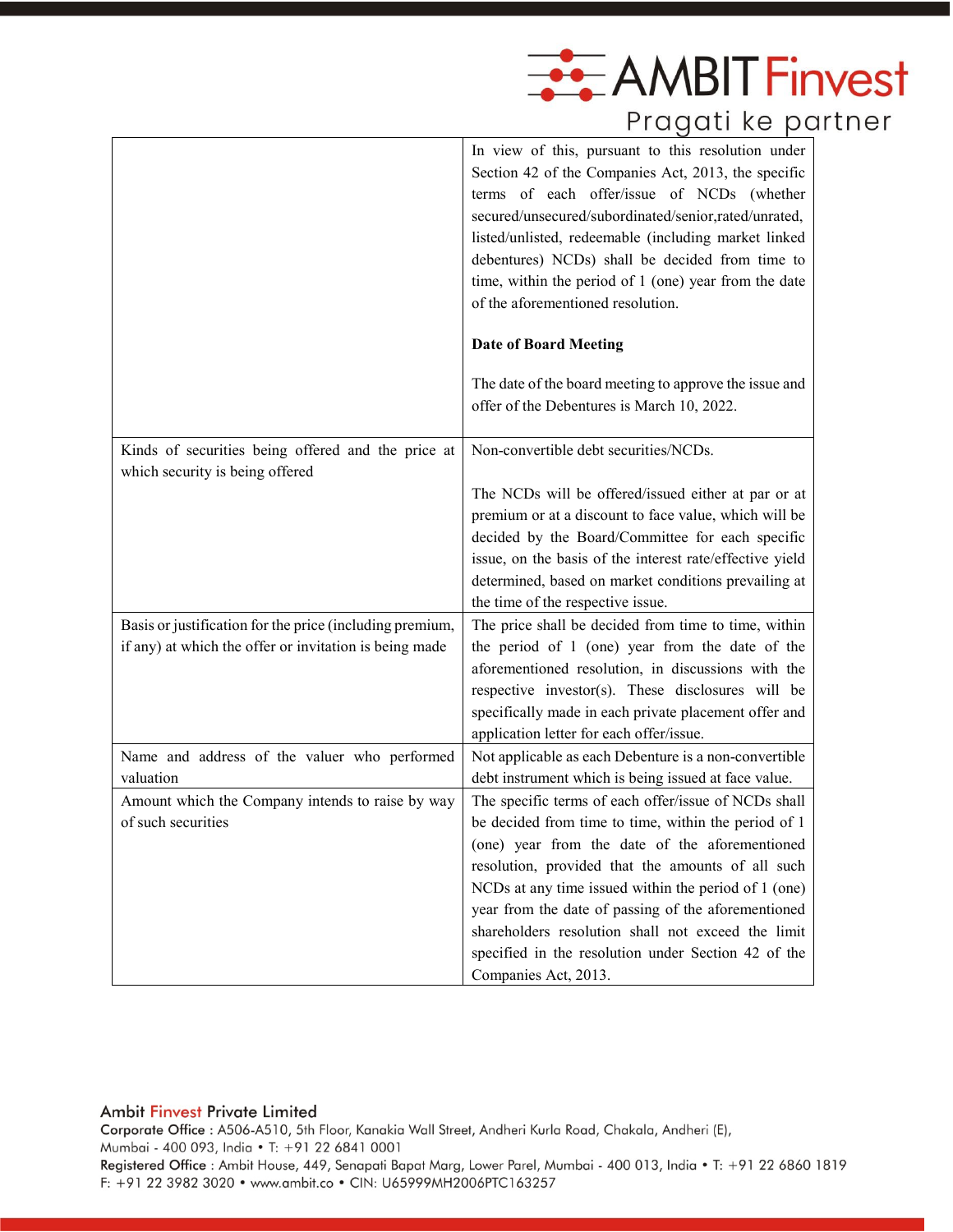

| Material terms of raising such securities                                                                                     | The material terms for each offer/issue of NCDs shall<br>be decided from time to time, within the period of 1<br>(one) year from the date of the aforementioned<br>resolution, in discussions with the respective<br>investor(s). These disclosures will be specifically<br>made in each private placement offer and application<br>letter for each offer/issue.                                                                                        |
|-------------------------------------------------------------------------------------------------------------------------------|---------------------------------------------------------------------------------------------------------------------------------------------------------------------------------------------------------------------------------------------------------------------------------------------------------------------------------------------------------------------------------------------------------------------------------------------------------|
| Proposed time schedule                                                                                                        | The time schedule for each offer/issue of NCDs shall<br>be decided from time to time, within the period of 1<br>(one) year from the date of the aforementioned<br>resolution, in discussions with the respective<br>investor(s). These disclosures will be specifically<br>made in each private placement offer and application<br>letter for each offer/issue.                                                                                         |
| Purposes or objects of offer                                                                                                  | Onward Lending and General Corporate Purposes.<br>The specific purpose or objects for each offer/issue of<br>NCDs shall be decided from time to time, within the<br>period of 1 (one) year from the date of the<br>aforementioned resolution, in discussions with the<br>respective investor(s). These disclosures will be<br>specifically made in each private placement offer and<br>application letter for each offer/issue.                         |
| Contribution being made by the Promoter or directors<br>either as a part of the offer or separately as part of the<br>objects | The specific contributions being made by the<br>Promoter and/or directors for each offer/issue of<br>NCDs shall be decided from time to time, within the<br>period of 1 (one) year from the date of the<br>aforementioned resolution, in discussions with the<br>respective investor(s). These disclosures will be<br>specifically made in each private placement offer and<br>application letter for each offer/issue.                                 |
| Principal terms of the assets charged as securities                                                                           | First ranking, exclusive continuing charge to be<br>created over specified receivables of the Company;<br>charge over the hypothecated assets shall at all times<br>be upto 1.33 (one decimal three three) times the value<br>of principal and interest amounts of the Debentures<br>outstanding, and as mentioned in the Disclosure<br>Documents and term sheet, as set out time to time. The<br>specific terms of the security proposed to be created |

### Ambit Finvest Private Limited

Corporate Office : A506-A510, 5th Floor, Kanakia Wall Street, Andheri Kurla Road, Chakala, Andheri (E), Mumbai - 400 093, India • T: +91 22 6841 0001 Registered Office : Ambit House, 449, Senapati Bapat Marg, Lower Parel, Mumbai - 400 013, India . T: +91 22 6860 1819 F: +91 22 3982 3020 • www.ambit.co • CIN: U65999MH2006PTC163257